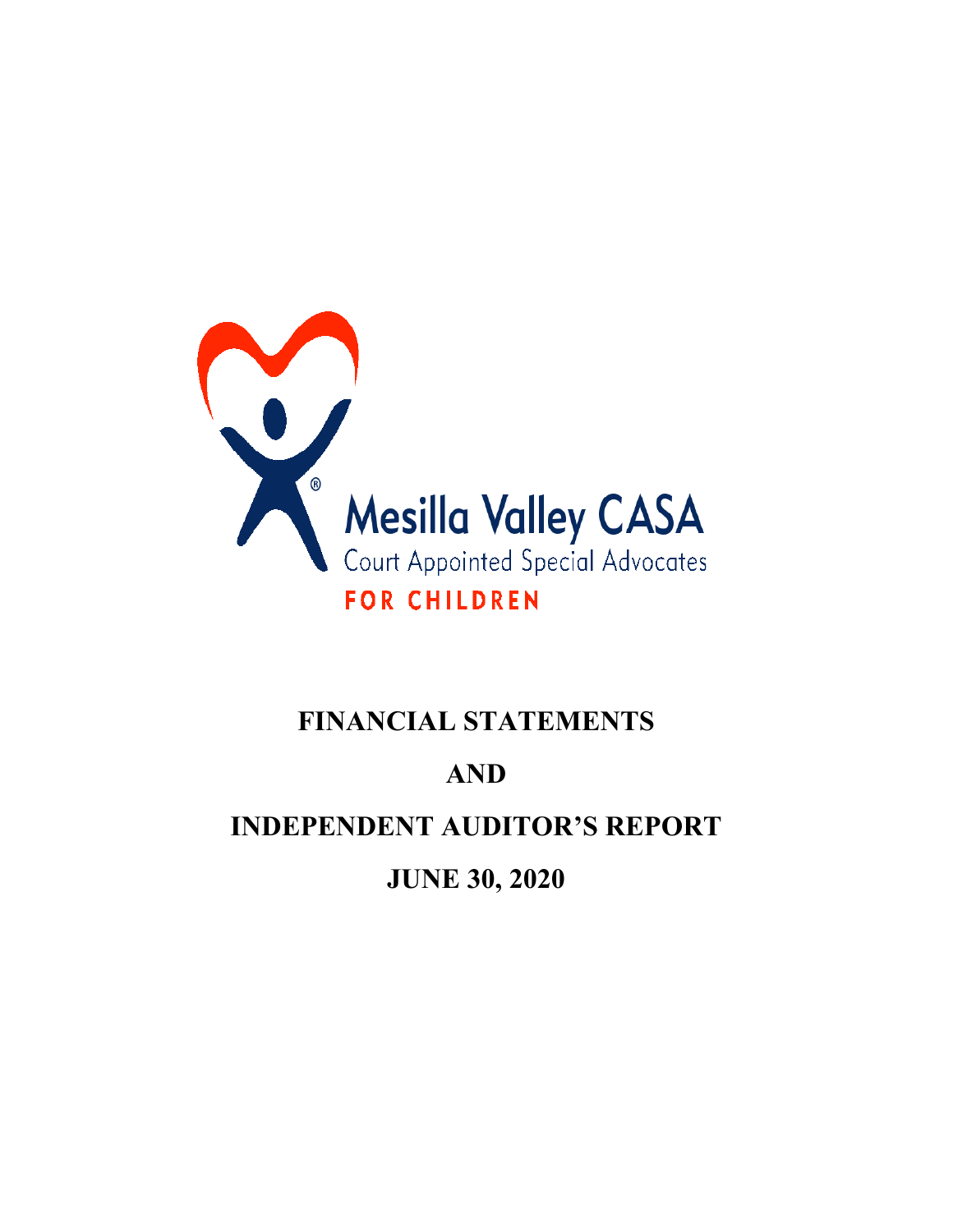## **MESILLA VALLEY CASA TABLE OF CONTENTS FOR THE YEAR ENDED JUNE 30, 2020**

## **INTRODUCTORY SECTION**

| <b>Official Roster</b>                  |                |
|-----------------------------------------|----------------|
| <b>FINANCIAL SECTION</b>                |                |
| Independent Auditor's Report            | $2 - 3$        |
| <b>Statement of Financial Position</b>  | $\overline{4}$ |
| <b>Statement of Activities</b>          | 5              |
| <b>Statement of Functional Expenses</b> | 6              |
| <b>Statement of Cash Flows</b>          | 7              |
| Notes to Financial Statements           | $8 - 15$       |

## **COMPLIANCE SECTION**

| Report on Internal Control Over Financial Reporting and on Compliance and       | 16-17 |
|---------------------------------------------------------------------------------|-------|
| Other Matters Based on an Audit of Financial Statements Performed in Accordance |       |
| with <i>Government Auditing Standards</i> .                                     |       |

## **SUPPLEMENTARY INFORMATION**

| Schedule of Findings and Responses |     |
|------------------------------------|-----|
| Exit Conference                    | 19. |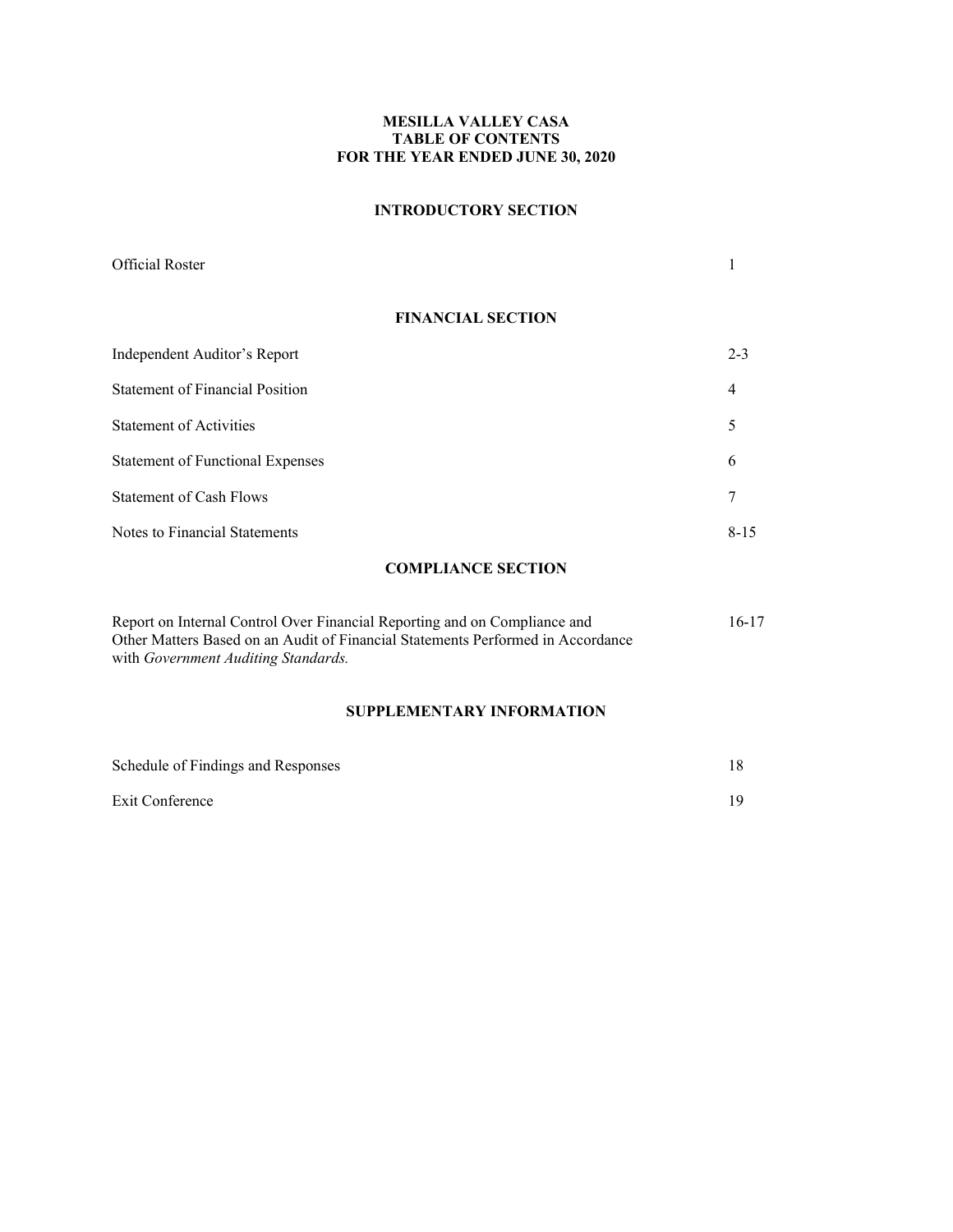## **MESILLA VALLEY CASA OFFICIAL ROSTER**

# **BOARD OF DIRECTORS**

| Wendy Beserra    | President      |
|------------------|----------------|
| Mary Ellen McKay | Vice President |
| Brenda J. Allred | Treasurer      |
| Rebecca Cram     | Secretary      |
| Kristi Martin    | Director       |
| Lupe Nevarez     | Director       |
| Brent E. Shelley | Director       |

# **ADMINISTRATIVE STAFF**

Doreen Gallegos Executive Director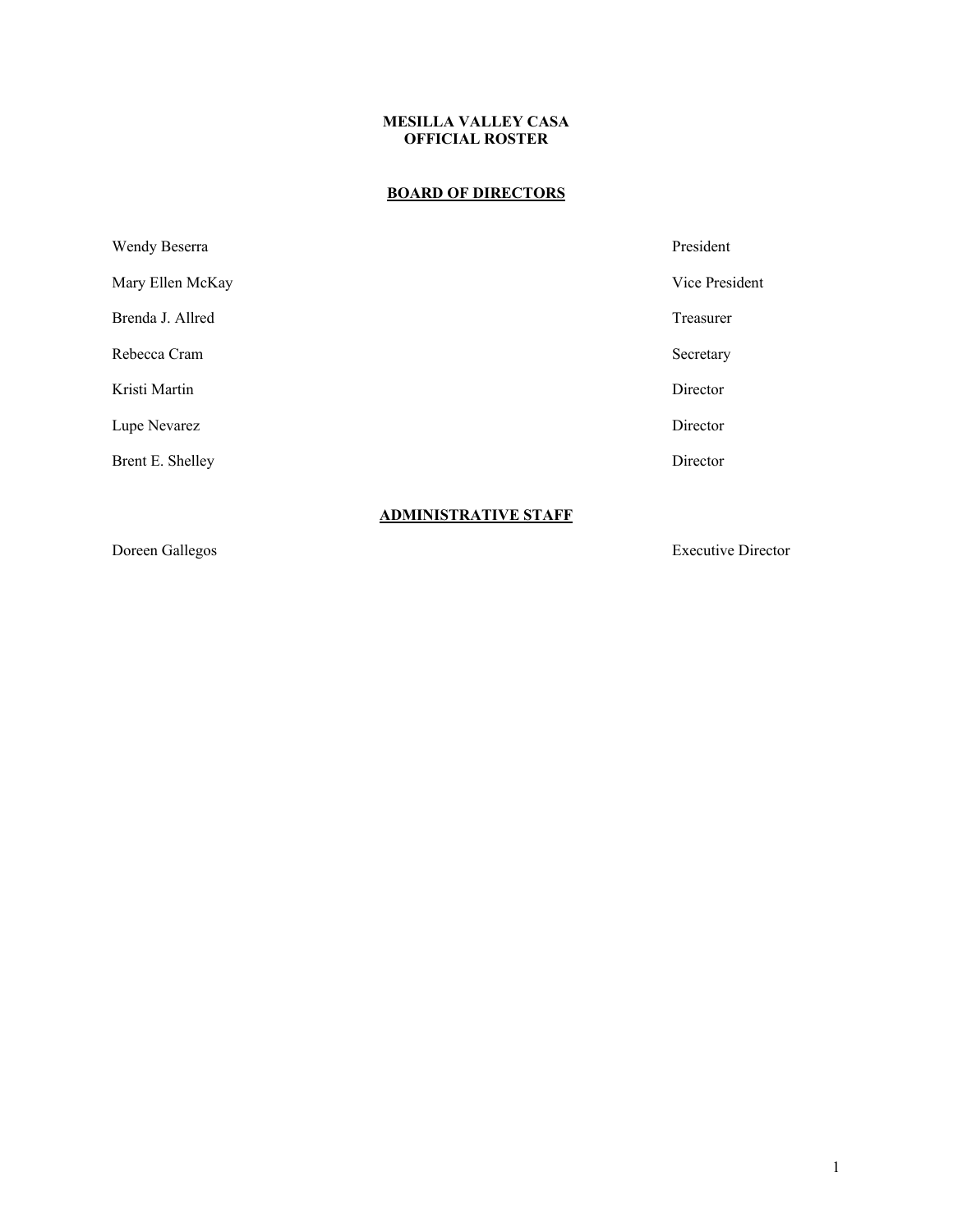

To the Board of Directors Mesilla Valley CASA, Inc. Las Cruces, New Mexico

#### **INDEPENDENT AUDITOR'S REPORT**

#### **Report on the Financial Statements**

We have audited the accompanying financial statements of Mesilla Valley CASA, Inc., a nonprofit organization, which comprise the statement of financial position as of June 30, 2020, and the related statements of activities, functional expenses, and cash flows for the year then ended, and the related notes to the financial statements.

## **Management's Responsibility for the Financial Statements**

Management is responsible for the preparation and fair presentation of these financial statements in accordance with accounting principles generally accepted in the United States of America; this includes the design, implementation, and maintenance of internal control relevant to the preparation and fair presentation of financial statements that are free from material misstatement, whether due to fraud or error.

## **Auditor's Responsibility**

Our responsibility is to express an opinion on these financial statements based on our audit. We conducted our audit in accordance with auditing standards generally accepted in the United States of America. Those standards require that we plan and perform the audit to obtain reasonable assurance about whether the financial statements are free from material misstatement.

An audit involves performing procedures to obtain audit evidence about the amounts and disclosures in the financial statements. The procedures selected depend on the auditor's judgment, including the assessment of the risks of material misstatement of the financial statements, whether due to fraud or error. In making those risk assessments, the auditor considers internal control relevant to the entity's preparation and fair presentation of the financial statements in order to design audit procedures that are appropriate in the circumstances, but not for the purpose of expressing an opinion on the effectiveness of the entity's internal control. Accordingly, we express no such opinion. An audit also includes evaluating the appropriateness of accounting policies used and the reasonableness of significant accounting estimates made by management, as well as evaluating the overall presentation of the financial statements.

We believe that the audit evidence we have obtained is sufficient and appropriate to provide a basis for our audit opinion.

## **Opinion**

In our opinion, the financial statements referred to above present fairly, in all material respects, the financial position of Mesilla Valley CASA, Inc. as of June 30, 2020, and the changes in its net assets and its cash flows for the year then ended in conformity with accounting principles generally accepted in the United States of America.

#### **Report on Summarized Comparative Information**

We have previously audited Mesilla Valley CASA's 2019 financial statements, and in our report dated November 7, 2019 expressed an unmodified opinion on those audited financial statements. In our opinion, the summarized comparative information presented herein as of and for the year ended June 30, 2019, is consistent, in all material respects, with the audited financial statements from which it has been derived.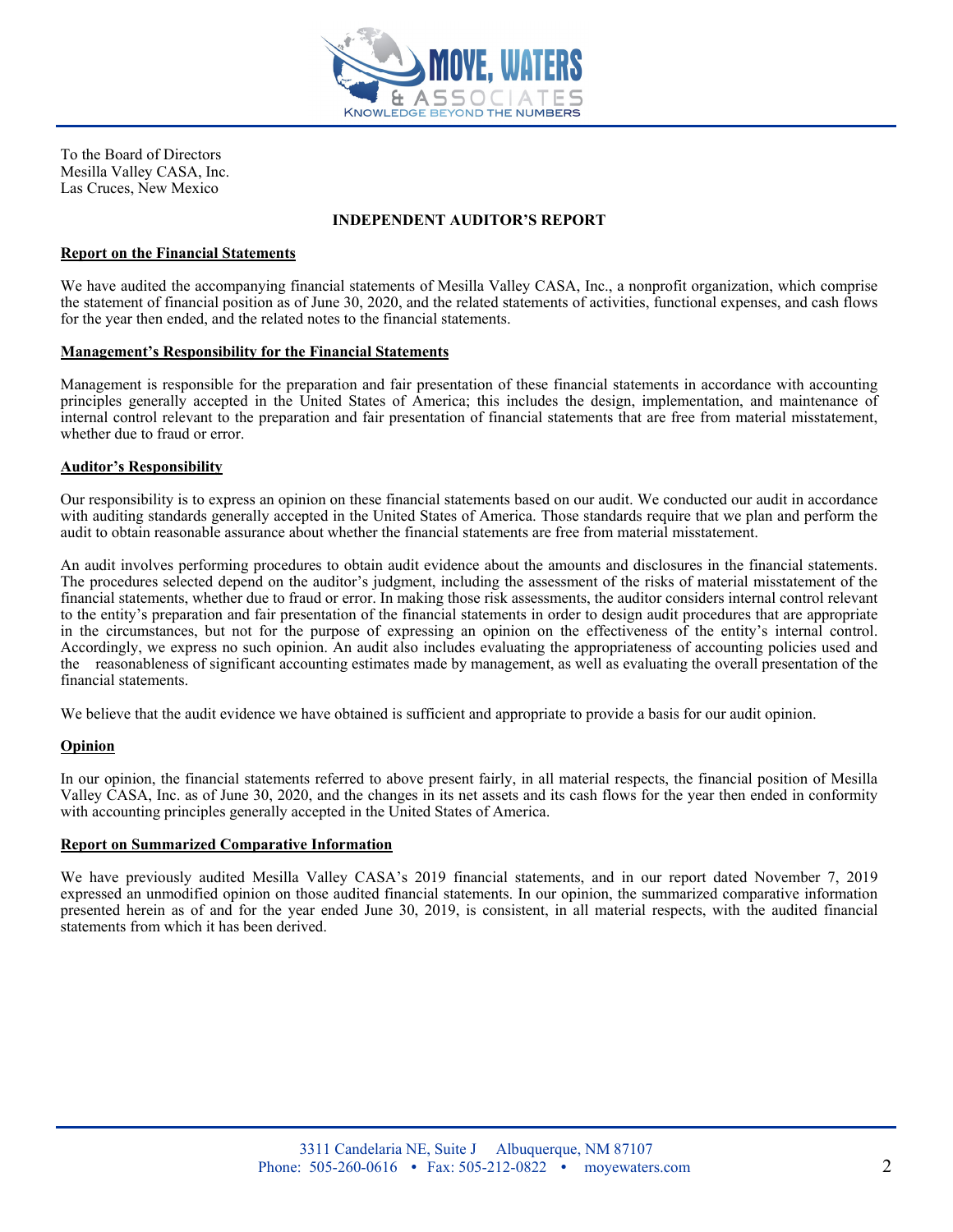## **Other Reporting Required by Government Auditing Standards**

In accordance with *Government Auditing Standards*, we have also issued our report dated May 4, 2021 on our consideration of Mesilla Valley CASA, Inc.'s internal control over financial reporting and our test of its compliance with certain provisions of laws, regulations, contracts, grant agreements, and other matters. The purpose of that report is to describe the scope of our testing of internal control over financial reporting and compliance and the result of that testing, and not to provide an opinion on the internal control over financial reporting or on compliance. That report is an integral part of an audit performed in accordance with *Government Auditing Standards* in considering Mesilla Valley CASA, Inc.'s internal control over financial reporting and compliance.

De D. Wat

Ollie D. Waters, CPA, CMA Moye, Waters and Associates, LLC Albuquerque, New Mexico May 4, 2021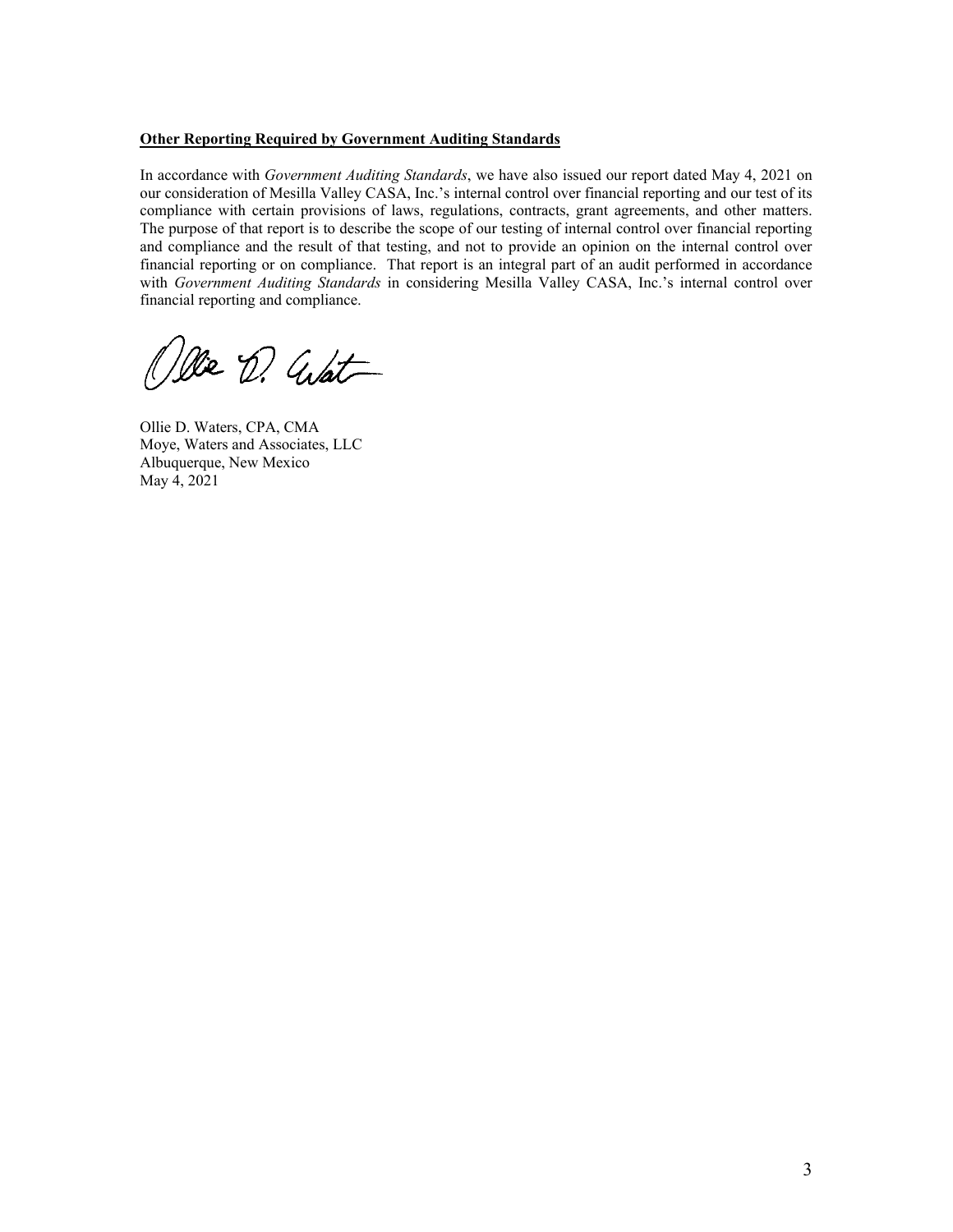## **MESILLA VALLEY CASA, INC. STATEMENT OF FINANCIAL POSITION JUNE 30, 2020 (WITH COMPARATIVE TOTALS AS OF JUNE 30, 2019)**

## ASSETS:

|                                                         | 2020         |    | <u>2019</u> |
|---------------------------------------------------------|--------------|----|-------------|
| <b>Current Assets</b>                                   |              |    |             |
| Cash and Cash Equivalents (Note 2)                      | \$491,169    | \$ | 404,385     |
| Grant Receivable (Note 3)                               | 30,498       |    | 43,738      |
| Prepaid Expenses (Note 4)                               | 2,174        |    | 1,468       |
| <b>Total Current Assets</b>                             | 523,841      |    | 449,591     |
| <b>Fixed Assets</b>                                     |              |    |             |
| Property & Equipment (Note 5)                           | 23,258       |    | 16,759      |
| Less Accumulated Depreciation (Note 5)                  | (9, 583)     |    | (6, 534)    |
| Net Fixed Assets                                        | 13,675       |    | 10,225      |
| <b>Total Assets</b>                                     | \$537,516    | \$ | 459,816     |
| LIABILITIES:                                            |              |    |             |
| <b>Current Liabilities</b>                              |              |    |             |
| <b>Accounts Payable</b>                                 | \$<br>11,350 | \$ | 7,100       |
| Payroll Tax Liabilities                                 | 464          |    | 453         |
| Accrued Compensated Absences (Note 6)                   | 22,724       |    | 15,252      |
| Capital Lease Payable - Current Portion (Note 7)        | 1,283        |    | 992         |
| <b>Total Current Liabilities</b>                        | 35,821       |    | 23,797      |
| Long-Term Liabilities:                                  |              |    |             |
| Captial Lease Payable - Net of current portion (Note 7) | 1,503        |    | 2,786       |
| Total Long-Term Liabilities                             | 1,503        |    | 2,786       |
| <b>Total Liabilities</b>                                | \$37,324     | S  | 26,583      |
| <b>NET ASSETS:</b>                                      |              |    |             |
| Without Donor Restrictions (Note 8)                     | 500,192      |    | 433,233     |
| <b>Total Net Assets</b>                                 | 500,192      |    | 433,233     |
| Total Liabilities & Net Assets                          | \$537,516    |    | 459,816     |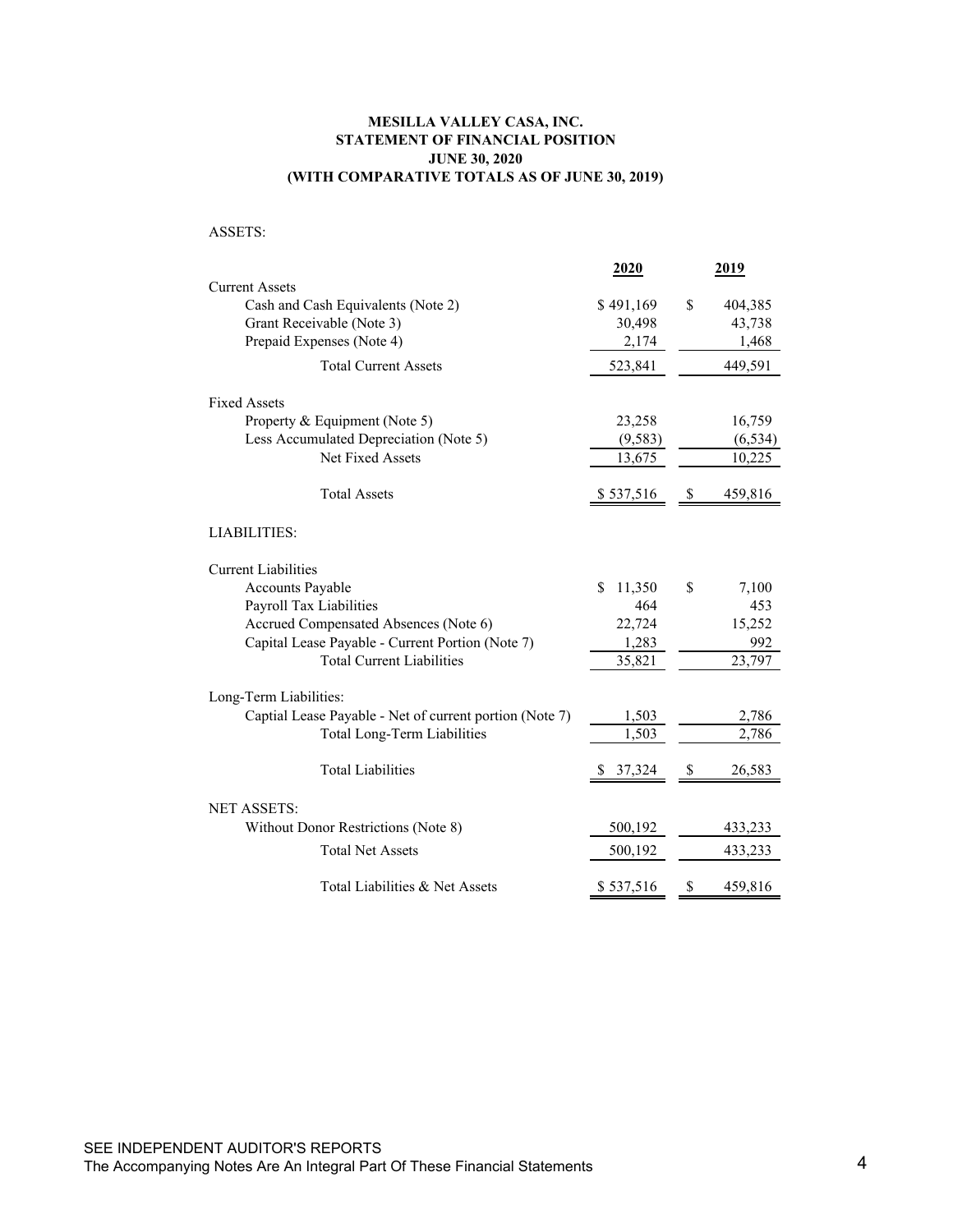## **MESILLA VALLEY CASA, INC. STATEMENT OF ACTIVITIES FOR THE YEAR ENDED JUNE 30, 2020 (WITH COMPARATIVE TOTALS AS OF JUNE 30, 2019)**

|                                 | 2020<br><b>TOTAL</b> | 2019<br><b>TOTAL</b> |         |  |
|---------------------------------|----------------------|----------------------|---------|--|
| REVENUE:                        |                      |                      |         |  |
| Grant Income (Note 9)           | \$.<br>305,167       | \$                   | 294,161 |  |
| Contributions                   | 24,481               |                      | 54,534  |  |
| Fundraising Income              | 16,200               |                      | 33,421  |  |
| <b>Investment Return</b>        | 4,521                |                      | 1,954   |  |
| Other Income                    | 3,358                |                      | 2,000   |  |
| In-Kind Contributions (Note 10) | 32,975               |                      | 29,856  |  |
| <b>Total Revenue</b>            | 386,702              |                      | 415,926 |  |
| EXPENSES:                       |                      |                      |         |  |
| Program Services                | 230,728              |                      | 247,710 |  |
| General & Administrative        | 70,737               |                      | 54,872  |  |
| Fundraising (Note 11)           | 18,278               |                      | 20,769  |  |
| <b>Total Expenses</b>           | 319,743              |                      | 323,351 |  |
| Change in Net Assets            | 66,959               |                      | 92,575  |  |
| Net Assets at Beginning of Year | 433,233              |                      | 340,658 |  |
| Net Assets at End of Year       | 500,192              | S                    | 433,233 |  |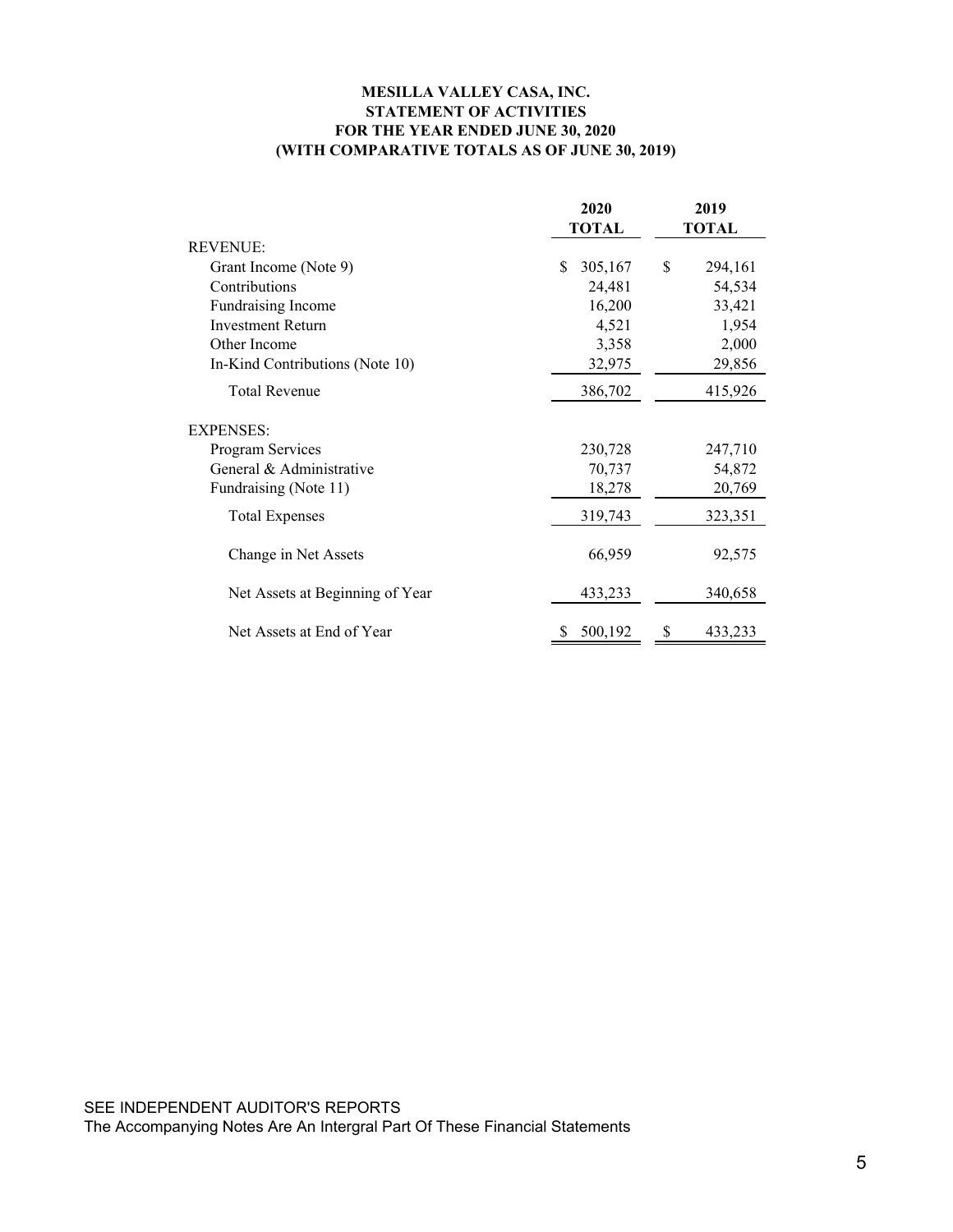#### **(WITH COMPARATIVE TOTALS AS OF JUNE 30, 2019) FOR THE YEAR ENDED JUNE 30, 2020 STATEMENT OF FUNCTIONAL EXPENSES MESILLA VALLEY CASA, INC.**

|                                | <b>PROGRAM</b> |                 | <b>GENERAL &amp;</b>  |                          |                    | 2020                     |               | 2019         |     |              |
|--------------------------------|----------------|-----------------|-----------------------|--------------------------|--------------------|--------------------------|---------------|--------------|-----|--------------|
|                                |                | <b>SERVICES</b> | <b>ADMINISTRATIVE</b> |                          | <b>FUNDRAISING</b> |                          |               | <b>TOTAL</b> |     | <b>TOTAL</b> |
| <b>EXPENSES:</b>               |                |                 |                       |                          |                    |                          |               |              |     |              |
| Salaries                       | \$             | 128,343         | <sup>\$</sup>         | 42,722                   | <sup>\$</sup>      | 10,078                   | -S            | 181,143      | \$. | 173,584      |
| Payroll taxes                  |                | 9,714           |                       | 3,233                    |                    | 763                      |               | 13,710       |     | 13,488       |
| Employee benefits              |                | 2,959           |                       | 985                      |                    | 232                      |               | 4,176        |     | 6,200        |
| Professional Fees              |                | 31,962          |                       | 13,318                   |                    | -                        |               | 45,280       |     | 39,532       |
| Occupancy                      |                | 18,949          |                       | 2,105                    |                    |                          |               | 21,054       |     | 21,529       |
| Advertising                    |                | 12,424          |                       |                          |                    |                          |               | 12,424       |     | 10,884       |
| Insurance                      |                | 5,157           |                       | 1,717                    |                    | 405                      |               | 7,279        |     | 6,172        |
| Fundraising expenses (Note 11) |                |                 |                       | $\overline{\phantom{a}}$ |                    | 6,265                    |               | 6,265        |     | 8,817        |
| Travel                         |                | 5,826           |                       | ۰                        |                    |                          |               | 5,826        |     | 13,404       |
| Office expenses                |                | 3,959           |                       | 1,318                    |                    | 311                      |               | 5,588        |     | 11,872       |
| Training                       |                | 3,938           |                       | $\overline{\phantom{a}}$ |                    |                          |               | 3,938        |     | 5,293        |
| Telephone                      |                | 2,692           |                       | 896                      |                    | 212                      |               | 3,800        |     | 3,282        |
| Donations                      |                |                 |                       | 2,439                    |                    |                          |               | 2,439        |     | 728          |
| Conferences and seminars       |                | 1,600           |                       |                          |                    |                          |               | 1,600        |     | 4,989        |
| Fees                           |                |                 |                       | 1,375                    |                    | $\overline{\phantom{a}}$ |               | 1,375        |     | 720          |
| Interest                       |                | ۰               |                       | 577                      |                    |                          |               | 577          |     |              |
| Postage                        |                | 156             |                       | 52                       |                    | 12                       |               | 220          |     | 257          |
| Depreciation (Note 5)          |                | 3,049           |                       |                          |                    |                          |               | 3,049        |     | 2,600        |
| <b>Total Expenses</b>          | \$             | 230,728         | S                     | 70,737                   | <sup>\$</sup>      | 18,278                   | <sup>\$</sup> | 319,743      | \$  | 323,351      |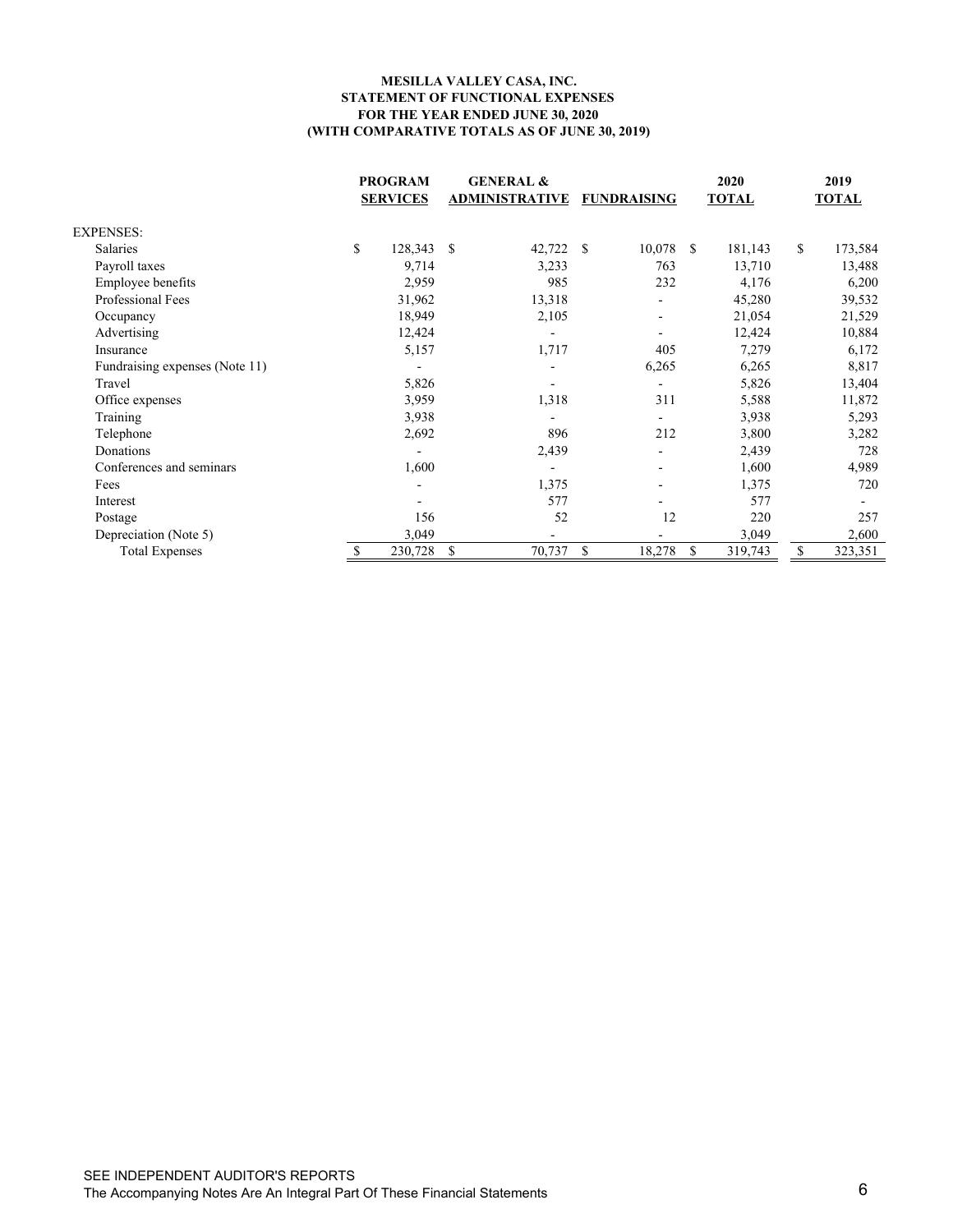## **MESILLA VALLEY CASA, INC. STATEMENT OF CASH FLOWS FOR THE YEAR ENDED JUNE 30, 2020 (WITH COMPARATIVE TOTALS AS OF JUNE 30, 2019)**

|                                                      | 2020       | <u>2019</u> |
|------------------------------------------------------|------------|-------------|
| CASH FLOWS FROM OPERATING ACTIVITIES                 |            |             |
| Cash receipts from contributors                      | 24,481     | 54,534      |
| Cash received from government grants                 | 318,407    | 270,160     |
| Cash received from fundraising income                | 16,200     | 33,421      |
| Cash received from interest                          | 4,521      |             |
| Cash received from other income                      | 2,975      | 3,954       |
| Cash paid to and on behalf of employees              | (191, 547) | (193, 873)  |
| Cash paid for expenses                               | (80, 762)  | (91, 956)   |
| Net cash provided (used) by operating activities     | 94,275     | 76,240      |
| CASH FLOWS FROM INVESTING ACTIVITIES                 |            |             |
| Investment in Fixed Assets                           | (6, 499)   | (3,887)     |
| Net cash provided (used) by investing activities     | (6, 499)   | (3,887)     |
| CASH FLOWS FROM FINANCING ACTIVITIES                 |            |             |
| Proceeds from capital leases                         |            |             |
| Principal payments on capital lease                  | (992)      | (767)       |
| Net cash provided (used) by financing activities     | (992)      | (767)       |
| Net increase (decrease) in cash and cash equivalents | 86,784     | 71,586      |
| Cash and cash equivalents at beginning of year       | 404,385    | 332,799     |
| Cash and cash equivalents at end of year             | 491,169    | 404,385     |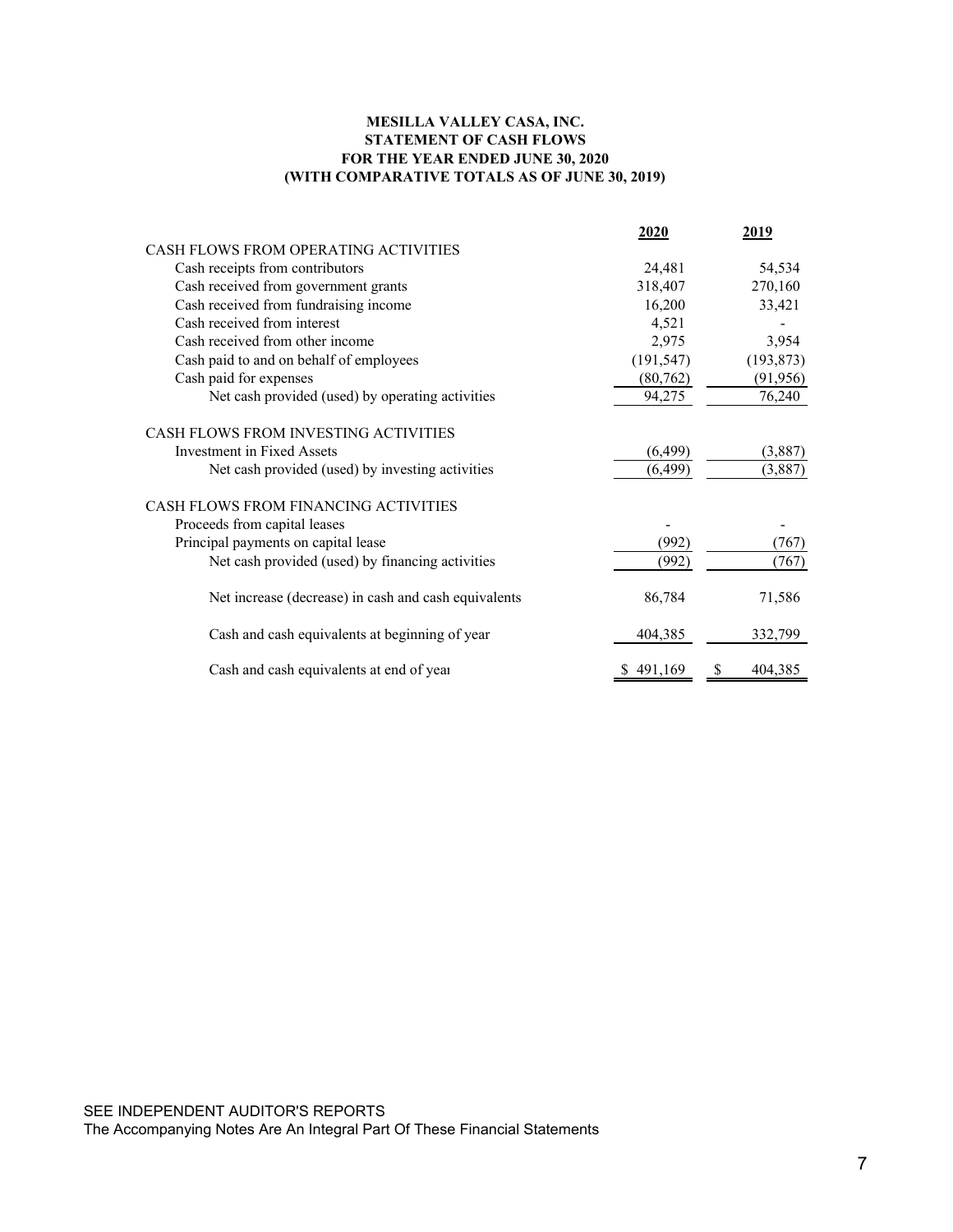## **Note 1. Summary of Significant Accounting Policies**

## **A. Function of Entity**

Mesilla Valley CASA (Court Appointed Special Advocates), Inc., a nonprofit organization, was incorporated under laws of the State of New Mexico on September 17, 1993. Mesilla Valley CASA was organized for the purpose of advocating for the best interests of abused and neglected children and supports the development, growth and continuation of programs which recruit and train volunteers to serve as court appointed special advocates for children involved in abuse, neglect, families in need of supervision, and juvenile dependency proceedings.

Mesilla Valley CASA is funded by Dona Ana County  $3<sup>rd</sup>$  Judicial District, Administrative Office of the Courts 3rd Judicial District, The City of Las Cruces, Department of Justice Victims of Crime Act grant, The United Way, The National CASA Association, and The NM Community Foundation. Additional support is received from individual and corporate contributions.

Mesilla Valley CASA is governed by a Board of Directors, which has the responsibility for determining policy and for the execution and evaluation of programs and activities conducted by the Organization. The Board is limited to a minimum of five members and a maximum of fifteen members. The term served by a Board member is one year.

## **B. Tax Exempt Status**

Mesilla Valley CASA is exempt from Federal Income taxes under section 501C (3) of the Internal Revenue Code and is not considered a private foundation within the meaning of Section 509 (A) of the Code.

## **C. Basis of Accounting**

The accompanying financial statements have been prepared using the accrual method of accounting. Under the accrual method of accounting, revenues are recognized when earned rather than received, and expenses are recognized when the related liability is incurred rather than when paid.

#### **D. Financial Statement Presentation**

The accompanying financial statements have been prepared following the guidance required under the Accounting Standards Codification (ASC) 958-605 "*Not for Profit Entities – Revenue Recognition" and (ASC) 958-205, "Not for Profit Entities – Presentation of Financial Statements."* Under guidance expressed in these codifications, "An organization's net assets and its revenues, expenses, gains and losses are classified based on whether they are restricted by donors. Amounts for each of these two classes of net assets; *net assets with donor restriction*, and *net assets without donor restriction*, are required to be displayed in a statement of financial position and amounts of change in each of these classes of net assets are required to be displayed in a statement of activities. Recognition of the expiration of donor-imposed restrictions in the period in which the restrictions expire is required. Expirations of restrictions that simultaneously increase one class of net assets and decrease another (reclassifications) are reported separately from other transactions in the statement of activities".

Amounts for Mesilla Valley CASA's total assets, liabilities and net assets are to be reported in a statement of financial position; the change in Mesilla Valley CASA's net assets is reported in a statement of activities; and the change in its cash and cash equivalents is reported in a statement of cash flows.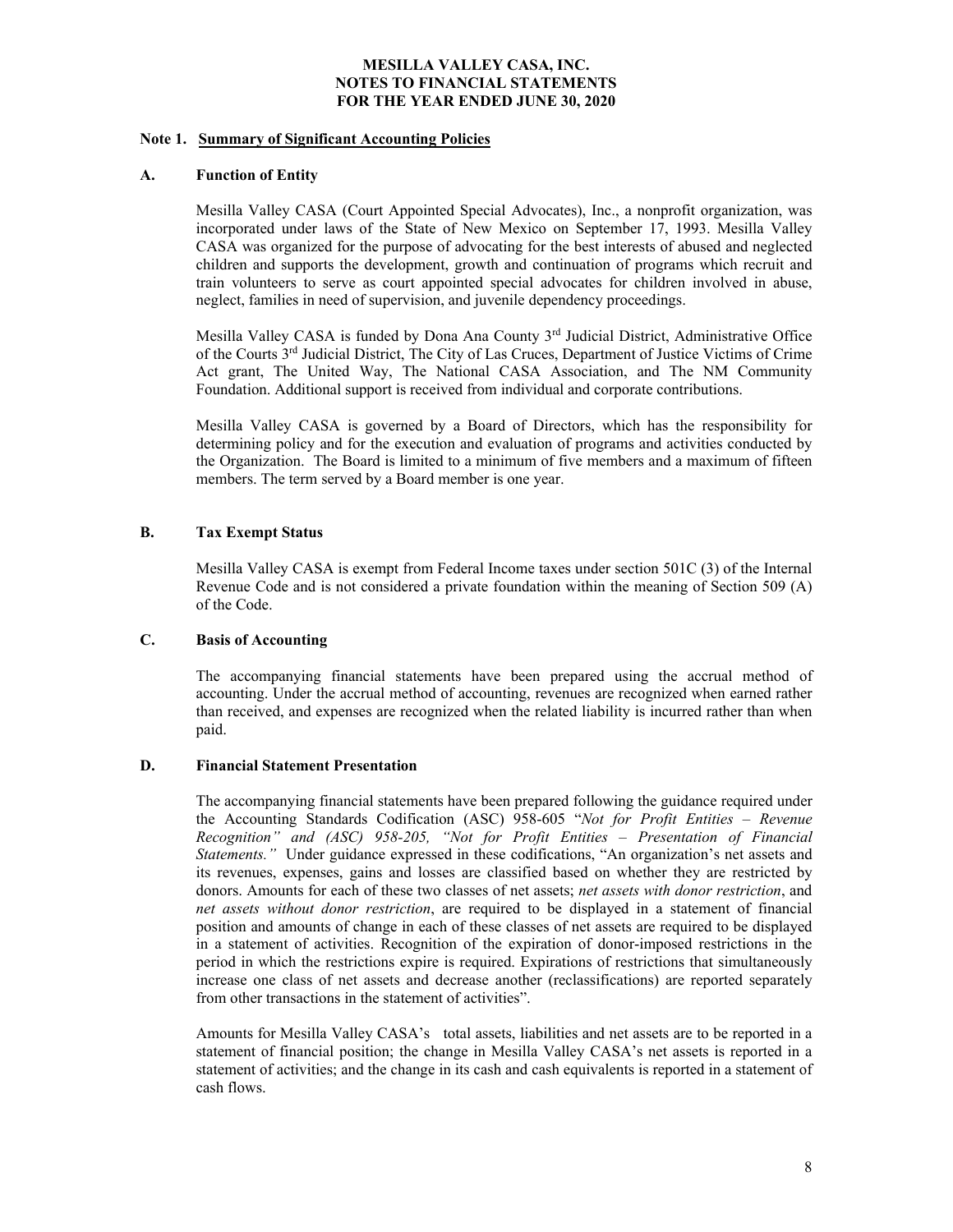#### **Note 1. Summary of Significant Accounting Policies - continued**

## **E. Liquidity Assessment**

Mesilla Valley CASA's financial assets available within one year of the statement of position date for general expenditure are as follows:

| Cash and Cash equivalents | \$491.169 |
|---------------------------|-----------|
| <b>Grant Receivable</b>   | 30.498    |
| Total                     | \$521,667 |

## **F. Statement of Cash Flows**

For purposes of the statement of cash flows, Mesilla Valley CASA considers all highly liquid investments as cash equivalents. On June 30, 2020, Mesilla Valley CASA did not own any assets considered to be cash equivalents. Cash includes cash held in checking accounts at local banking institutions.

## **G. Grant Receivables**

Grant receivables represent the amount expended during the grant period but reimbursed by the grantor after year-end. When revenues are received in the next year, the receivable will then be reduced.

## **H. Fair Values Measured on Recurring Basis**

In September 2006, the Financial Accounting Standards Board ("FASB") issued Accounting Standards Codification (ASC) 820, Fair Value Measurements and Disclosures. ASC 820 defines fair value, establishes a framework for measuring fair value and expands disclosure about fair value measurements. As of July 1, 2015, Mesilla Valley CASA has adopted ASC 820.

ASC 820 establishes a fair value hierarchy that prioritizes the inputs to valuation techniques used to measure fair value. The hierarchy gives the highest priority to unadjusted quoted prices in active markets for identical assets or liabilities (Level 1 measurement) and the lowest to unobservable inputs in which little or no market data exists (Level 3 measurements). The three levels of the fair value hierarchy under ASC 820 are described below.

#### Basis of Fair Value Measurement

Level 1 – Unadjusted quoted prices in active markets that are accessible at the measurement date for identical, unrestricted assets or liabilities.

Level 2 – Quoted prices in markets that are not considered to be active or financial instruments for which all significant inputs are observable either directly or indirectly.

Level 3 – Prices or valuations that require inputs that are both significant to the fair value measurement and unobservable.

A financial instrument's level within the fair value hierarchy is based on the lowest level of any input that is significant to the fair value measurement.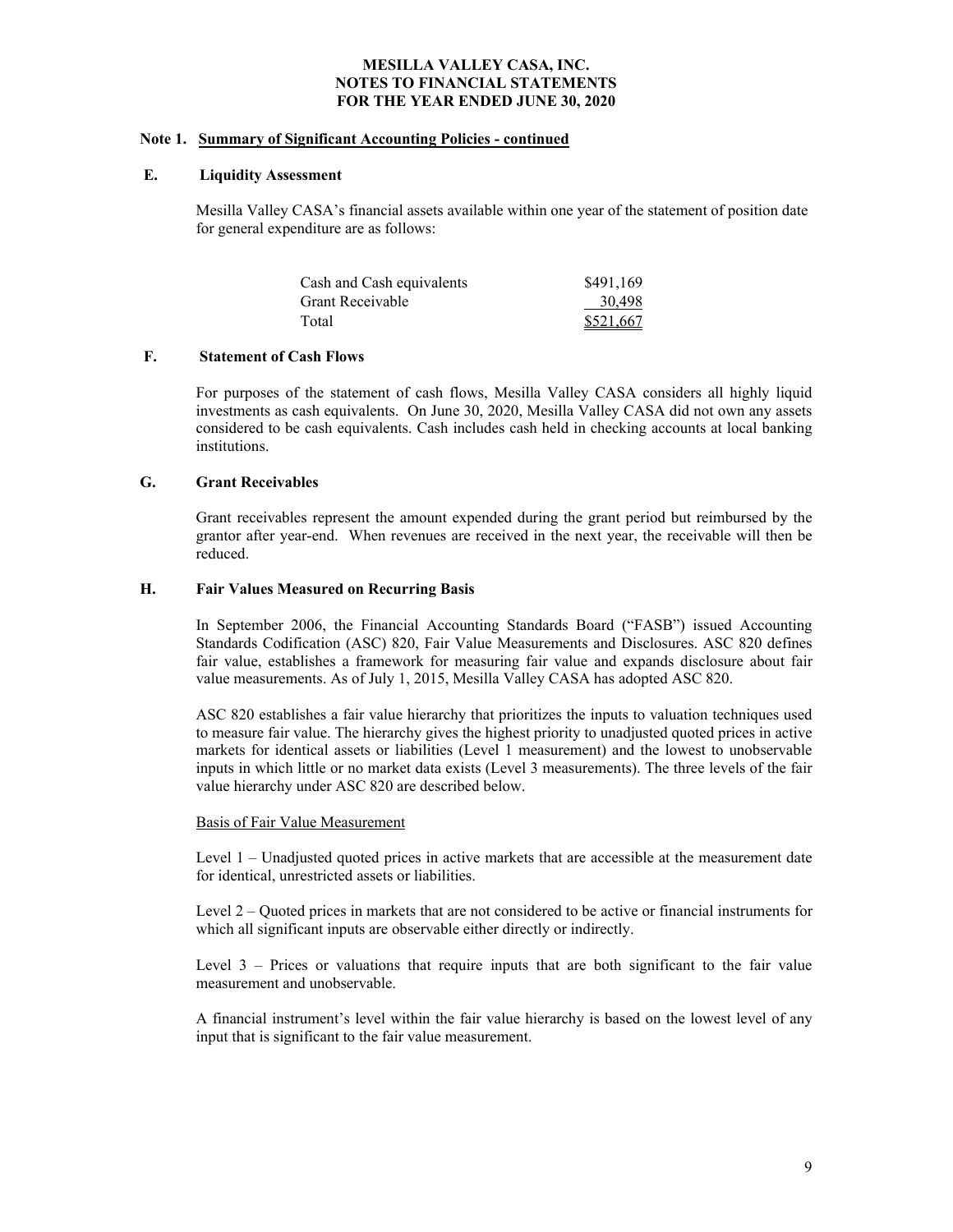#### **Note 1. Summary of Significant Accounting Policies - continued**

The following tables set forth, by level within the fair value hierarchy, Mesilla Valley CASA's assets and liabilities at fair value as of June 30, 2020. As required by ASC 820, assets and liabilities are classified in their entirety based on the lowest level of input that is significant to the fair value measurement.

Fair values for investments are determined by reference to quoted market prices and other relevant information generated by market transactions.

No assets met the criteria for disclosure on June 30, 2020.

## **I. Fixed Assets**

Fixed assets are stated at cost. Mesilla Valley CASA capitalizes all acquisitions at cost in excess of \$500 with a useful life of more than one year. Depreciation, which includes the assets recorded under capital leases, is computed principally using the straight-line method over the estimated useful lives of individual assets. Asset lives range from three to seven years.

## **J. Estimates**

The preparation of financial statements in conformity with accounting principles generally accepted in the United States of America require management to make estimates and assumptions that affect certain reported amounts and disclosures. Accordingly, actual results could differ from those estimates.

## **K. Contribution of Services**

Contributions of services are recognized in the financial statements of Mesilla Valley CASA only if the services received (a) create or enhance nonfinancial assets of (b) require specialized skills, are provided by individuals possessing those skills, and would typically need to be purchased if not provided by donation.

## **L. Donated Property and Equipment**

Donations of property and equipment are recorded as support at their estimated fair value at the date of donation. Such donations are reported as unrestricted support unless the donor has restricted the donated asset to a specified purpose. Assets donated with explicit restrictions regarding their use and contributions of cash that must be used to acquire property and equipment are reported as restricted support. Absent donor stipulations regarding how long those donated assets must be maintained, Mesilla Valley CASA reports expirations of donor restrictions when the donated or acquired assets are placed in service as instructed by the donor. Mesilla Valley CASA reclassifies temporarily restricted net assets to unrestricted net assets at that time.

#### **M. Promises to Give**

Unconditional promises to give are recognized as revenues or gains in the period received and as assets, decreases in liabilities, or expenses depending on the form of the benefits received. Conditional promises to give are recognized when the conditions on which they depend are substantially met.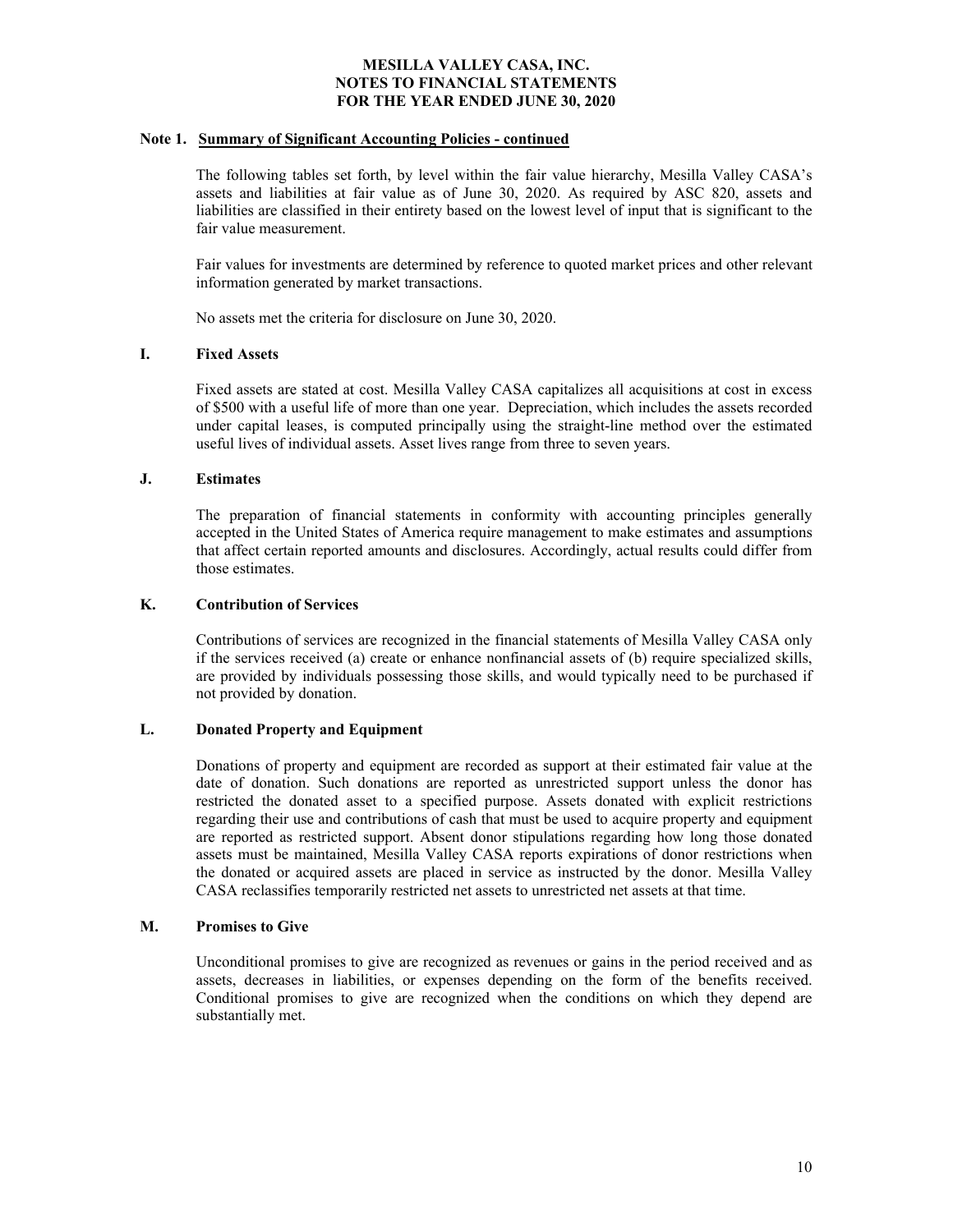#### **Note 1. Summary of Significant Accounting Policies - continued**

#### **N. Restricted and Unrestricted Support and Revenue**

Contributions received are recorded as *net assets without donor restriction*, or *net assets with donor restriction*, depending on the existence or nature of any donor restrictions.

Support that is restricted by the donor is reported as an increase in *net assets without donor restriction* if the restriction expires in the reporting period in which the support is recognized. All other donor-restricted support is reported as an increase in *net assets with donor restriction*. When a restriction expires (that is, when a stipulated time restriction ends or purpose restriction is accomplished), *net assets with donor restriction* are reclassified to *net assets without donor restriction* and reported in the Statement of Activities as net assets released from restrictions.

## **O. Expense Allocation**

The costs of providing various programs have been summarized on a functional basis in the statement of activities and the statement of functional expenses. Accordingly, certain costs have been allocated among the programs and supporting services benefited.

## **P. Prior –Year Comparative Information**

The financial statements include prior year summarized comparative information in total but not by net asset class. Such information does not include sufficient detail to constitute a presentation in conformity with generally accepted accounting principles. Accordingly, such information should be read in conjunction with financial statements for the year ended June 30, 2019 from which the summarized information was derived.

## **Q. Uncertain Tax Positions**

Mesilla Valley CASA annually evaluates all federal and state income tax positions. This process includes an analysis of whether these income tax positions the Organization takes meet the definition of an uncertain tax position under the Income Taxes Topic of the Financial Accounting Standards Codification. As of June 30, 2020 there were no uncertain tax positions noted. Mesilla Valley CASA's policy is to classify income tax penalties and interest, when applicable, according to their natural classification. Under the statute of limitations, Mesilla Valley CASA's tax returns are no longer subject to examination by tax authorities for years prior to 2017.

## **R. Subsequent Events**

Management has evaluated subsequent events through May 4, 2021, the date which the financial statements were available to issue.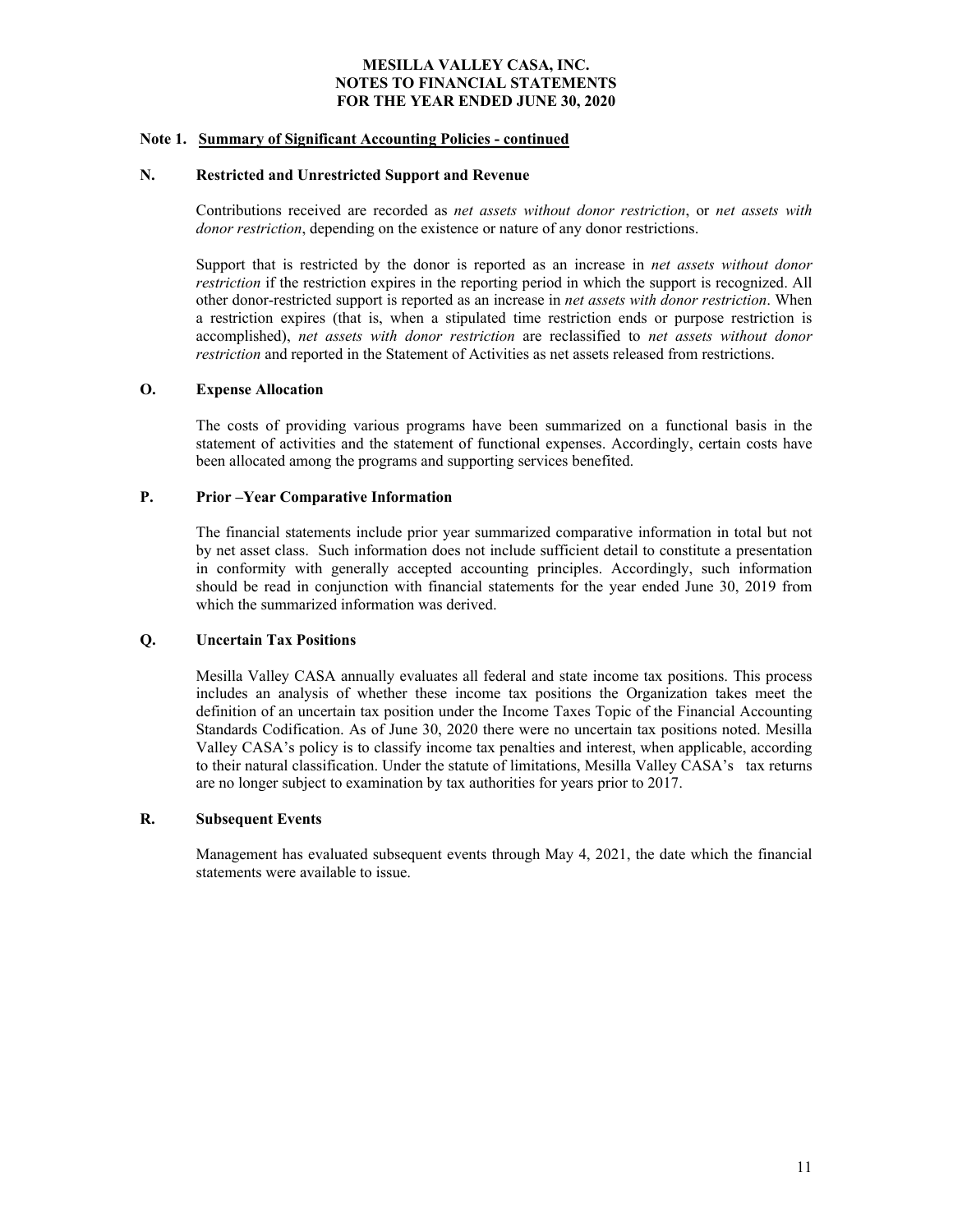## **Note 2. Cash Balances**

Mesilla Valley CASA's cash balance on the Statement of Financial Position consists of the following on June 30, 2020:

|          | Bank Statement Balance | Reconciled Balance |
|----------|------------------------|--------------------|
| Checking | 244,914                | 183.171            |
| Savings  | 308,273                | 307,998            |
| Total    | \$553.187              | \$491.169          |

On June 30, 2020, the total bank balance in the bank accounts were \$553,187 of which \$502,820 was insured by federal depository insurance leaving \$50,367 uninsured and uncollateralized. Mesilla Valley CASA has not experienced any losses in such accounts and management does not believe it is exposed to any significant credit risk.

## **Note 3. Grant Receivable**

Grant receivables represent the following amounts due to Mesilla Valley CASA on June 30, 2020:

| <b>Grantor</b>     | Amount |
|--------------------|--------|
| <b>VOCA</b>        | 20,787 |
| AOC $3rd$ Judicial | 9.137  |
| City of Las Cruces | 574    |
| Total              |        |

## **Note 4**. **Prepaid Expense**

Prepaid expense represents amounts paid in advance for the following.

| Insurance | 2.174   |
|-----------|---------|
| Total     | \$2.174 |

#### **Note 5**. **Property & Equipment**

The component of property and equipment on June 30, 2020 are as follows:

| Computer equipment            | 20,054   |
|-------------------------------|----------|
| Furniture and fixtures        | 3,204    |
| Total property $\&$ equipment | 23,258   |
| Less accumulated depreciation | 9.583    |
| Net property & equipment      | \$13,675 |

Depreciation expense for the year ended June 30, 2020 was \$3,049.

## **Note 6. Accrued Compensated Absences**

Employees of Mesilla Valley CASA earn annual leave based on stated policies. Annual leave is payable to the employee upon termination. These accrued amounts are shown as a liability on the statement of financial position and the related change in liability is reflected as an expense for the year in which the change occurs.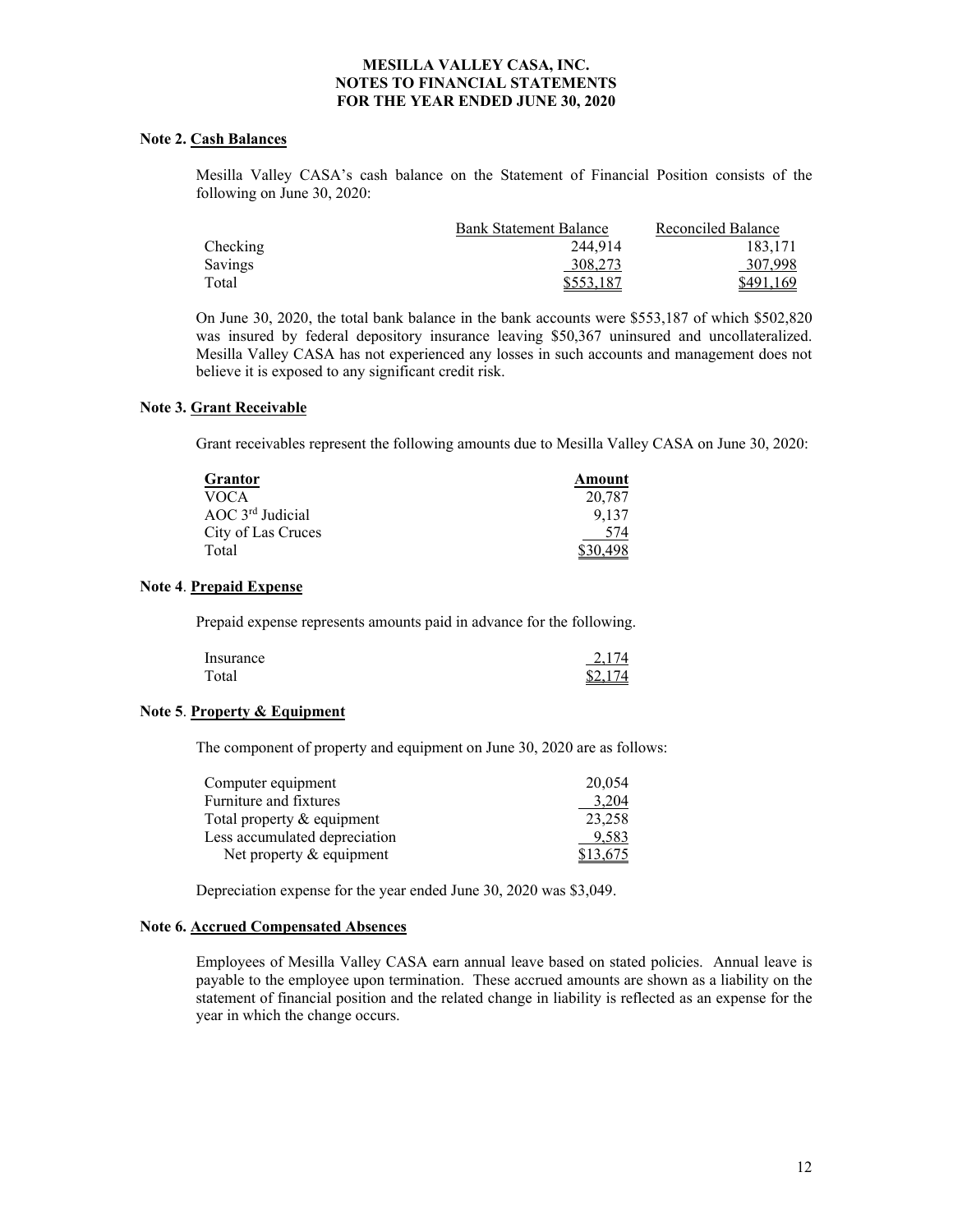## **Note 7. Capital Lease Payable**

Mesilla Valley CASA leases a copier from Wells Fargo Leasing Services under a non-cancelable lease that is classified as a capital lease expiring in 2022. The obligations carry an average interest rate of 26% and is payable in monthly installments of \$155 to Wells Fargo Leasing.

Future minimum lease payments under capital leases are as follows:

| Year Ending June 30,                    |       |
|-----------------------------------------|-------|
| 2021                                    | 1,860 |
| 2022                                    | 1,705 |
| Total minimum lease payments            | 3,565 |
| Less executory costs and related profit |       |
| Net minimum lease payments              | 3,565 |
| Less amount representing interest       | 779   |
| Present value of minimum lease payments |       |

## **Note 8. Net Assets**

Mesilla Valley CASA classifies its net assets into the following categories:

*Without Donor Restrictions* – net assets that are not subject to donor-imposed stipulations. This includes certain amounts designated by the Board for grants, endowments, and other purposes.

*With Donor Restrictions* – net assets subject to donor-imposed stipulations that may or will be met either by actions of Mesilla Valley CASA and/or the passage of time or are subject to donorimposed restrictions that Mesilla Valley CASA permanently maintain them.

## **Note 9. Grant Income**

Grant income represents support received by Mesilla Valley CASA from the following funding sources:

| <b>Grant Name</b>                  | Amount    |
|------------------------------------|-----------|
| <b>VOCA</b>                        | 107,176   |
| AOC 3rd Judicial                   | 109,600   |
| City of Las Cruces                 | 56,300    |
| Doña Ana County $-3^{rd}$ Judicial | 18.391    |
| National CASA Association          | 13,700    |
| Total Grant Income                 | \$305,167 |

#### **Note 10. In-Kind Contributions**

During the year ended June 30, 2020, Mesilla Valley CASA received advocacy services for kids in foster care in the amount of \$31,962.

## **Note 11. Fundraising**

Mesilla Valley CASA sponsors events in order to raise awareness for their mission, to raise funds for the organization and to persuade potential donors to make contributions. For the year ended June 30, 2020, fund raising expense was \$18,278. Funds raised as a result of these expenses were approximately \$40,681. This resulted in a fundraising ratio of 45% (\$18,278 in expenses divided by \$40,681 in revenue).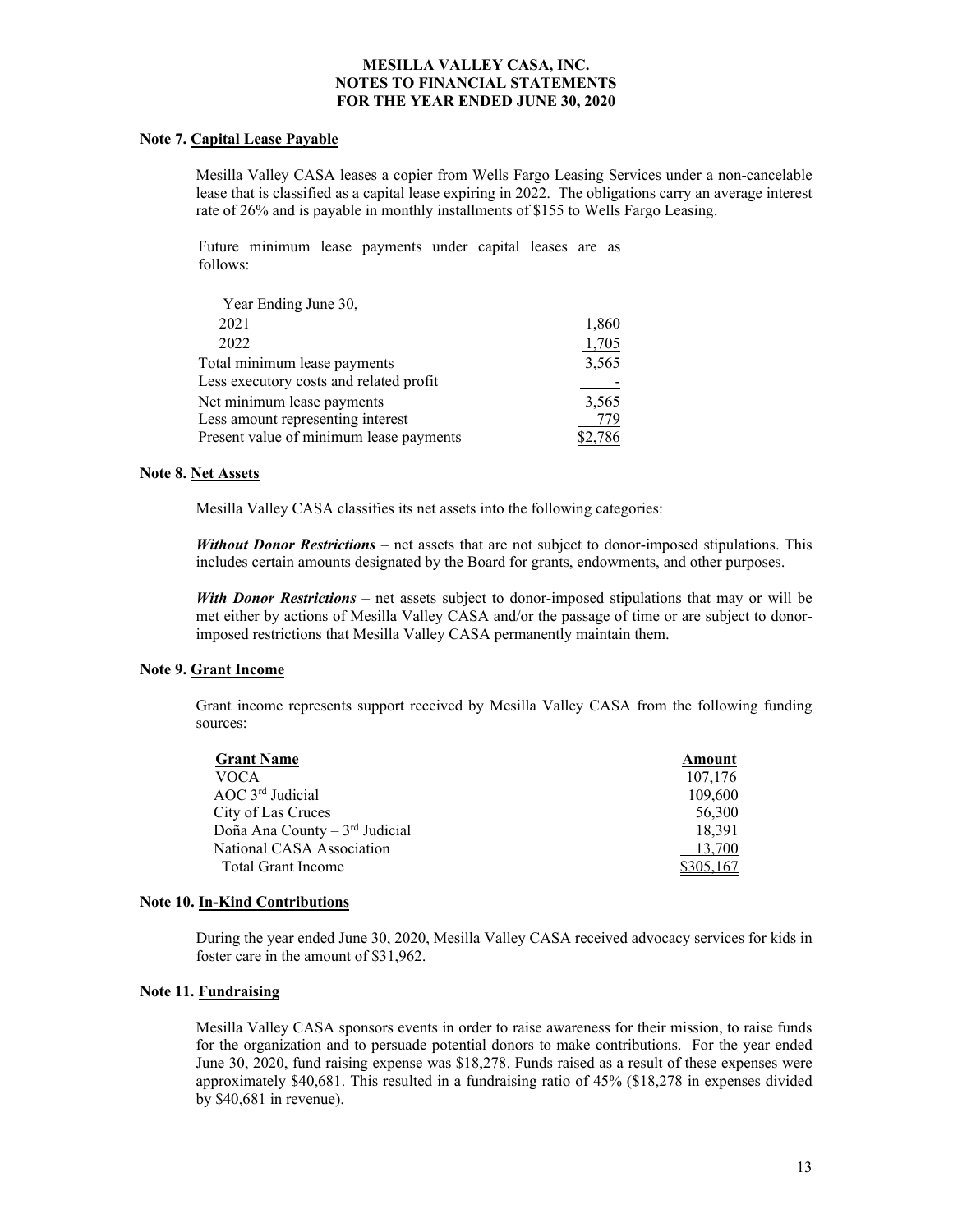## **Note 12. New Accounting Standards**

#### Revenue Recognition

In May 2014, the FASB has recently issued Accounting Standards Update (ASU) 2014-09, (Topic 606): *Revenue from Contracts with Customers* that was designed to develop a common revenue standard for U.S. Generally Accepted Accounting Principles (US GAAP) and international standards. The core principle of this ASU is that an entity should recognize revenue to depict the transfer of promised goods or services to customers in an amount that reflects the consideration to which the entity expects to be entitled in exchange for those goods or services. Steps to apply the core principle are as follows:

- 1. Identify the contract(s) with the customer
- 2. Identify the separate performance obligations
- 3. Determine the transaction price
- 4. Allocate the transaction price
- 5. Recognize revenue when a performance obligation is satisfied

Several new disclosures will also be required to include sufficient information to enable users of the financial statements to understand the nature, amount, timing, and uncertainty of revenue and cash flows arising from contracts with customers. This ASU will be effective for annual periods beginning after December 15, 2019.

#### Leases

In February 2016, the FASB issued ASU 2016-02 *Leases* (FASB Codification Topic 842) which significantly changes the accounting for leases in the financial statements of lessees and supersedes FASB Codification Topic 840. With this update, GAAP now will require lessees under operating leases to recognize a liability in the statement of financial position and an asset representing its right to use the underlying asset for the lease term. For leases with a term of 12 months or less, a lessee is permitted to make an accounting election not to recognize lease assets and lease liabilities. If a lessee makes this election, it should recognize lease expense for such leases generally on a straight-line basis over the lease term. Cash flows related to operating leases will continue to be reported within operating activities on the statement of cash flows. This ASU is effective for fiscal years beginning after December 15, 2021.

#### Contributions and Exchange Transactions

In June 2018, the FASB issued ASC 958-605 *Not-for-Profit Entities* (FASB Codification Topic 958) to clarify and improve the scope and the accounting guidance for contributions received and contributions made. The amendment in this update clarifies the criteria for evaluating whether transactions should be accounted for as contributions or as exchange transactions and determining whether a contribution is conditional.

The amendments in this ASU are effective for annual financial statements issued for fiscal years beginning after December 15, 2018 with respect to contributions received and fiscal years beginning after December 15, 2019 with respect to contributions made. Early adoption is permitted.

As of the date of these financial statements, management has evaluated these new ASUs and is working to implement the applicable guidance and requirements in the period the ASUs become effective.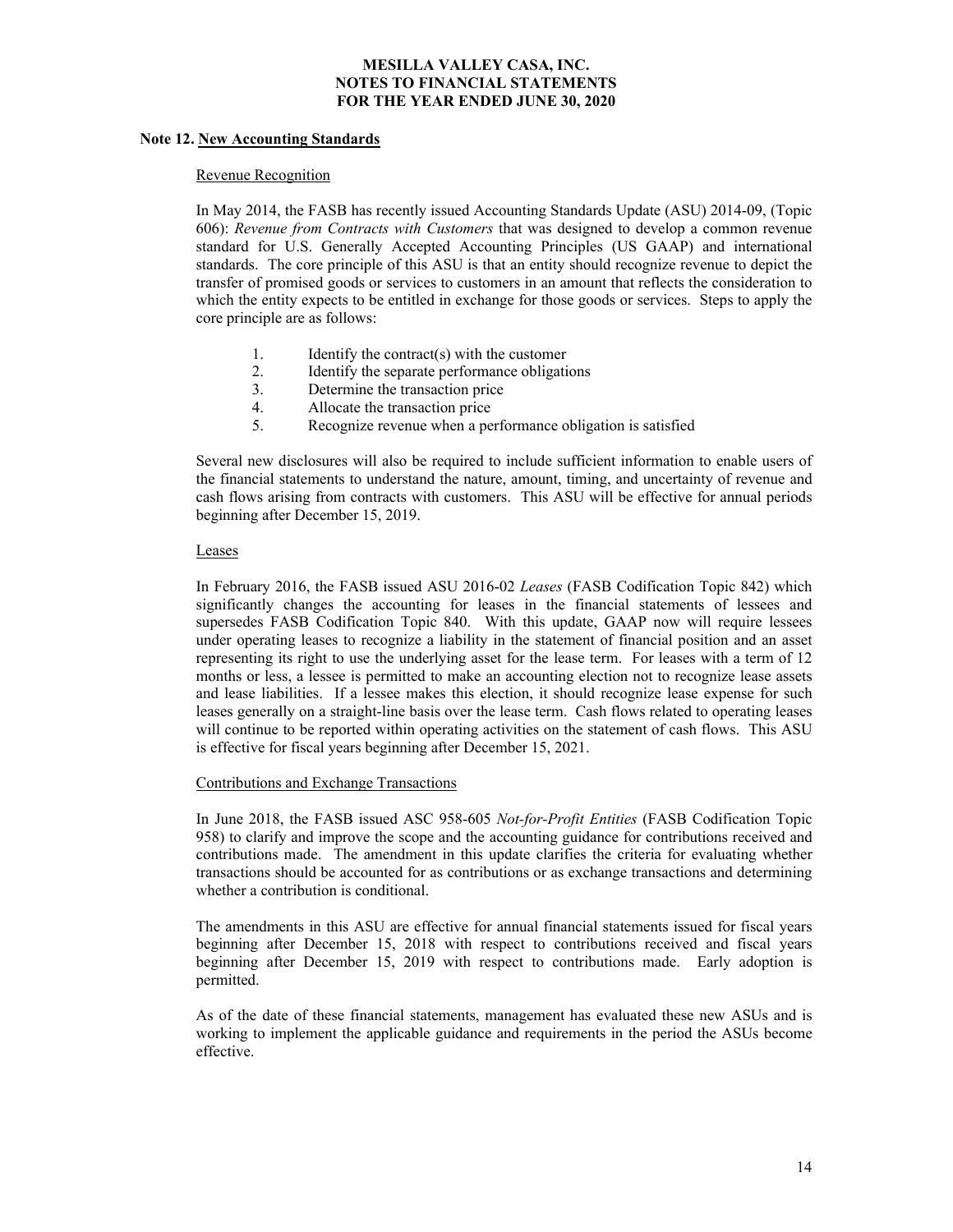## **Note 13. Contingency**

In December 2019, a novel strain of coronavirus was reported in Wuhan, China. The World Health Organization had declared the outbreak to constitute a "Public Health Emergency of International Concern." The COVID-19 outbreak is disrupting operations across a range of industries. The extent of the impact of COVID-19 on Mesilla Valley CASA's operational and financial performance will depend on certain developments, including the duration and spread of the outbreak, impact on the services provided, employees and vendors, all of which are uncertain and cannot be predicted. At this point, the extent of which COVID-19 may impact Mesilla Valley CASA's financial condition or results of operations is uncertain.

## **Note 14. Concentrations of Risk**

Funding from government agencies constitute 75% of Mesilla Valley CASA's support. This funding is vulnerable to changes in the legislative priorities of the federal, state, and local governments. The management of Mesilla Valley CASA does not expect that the support from these sources will be lost in the near term.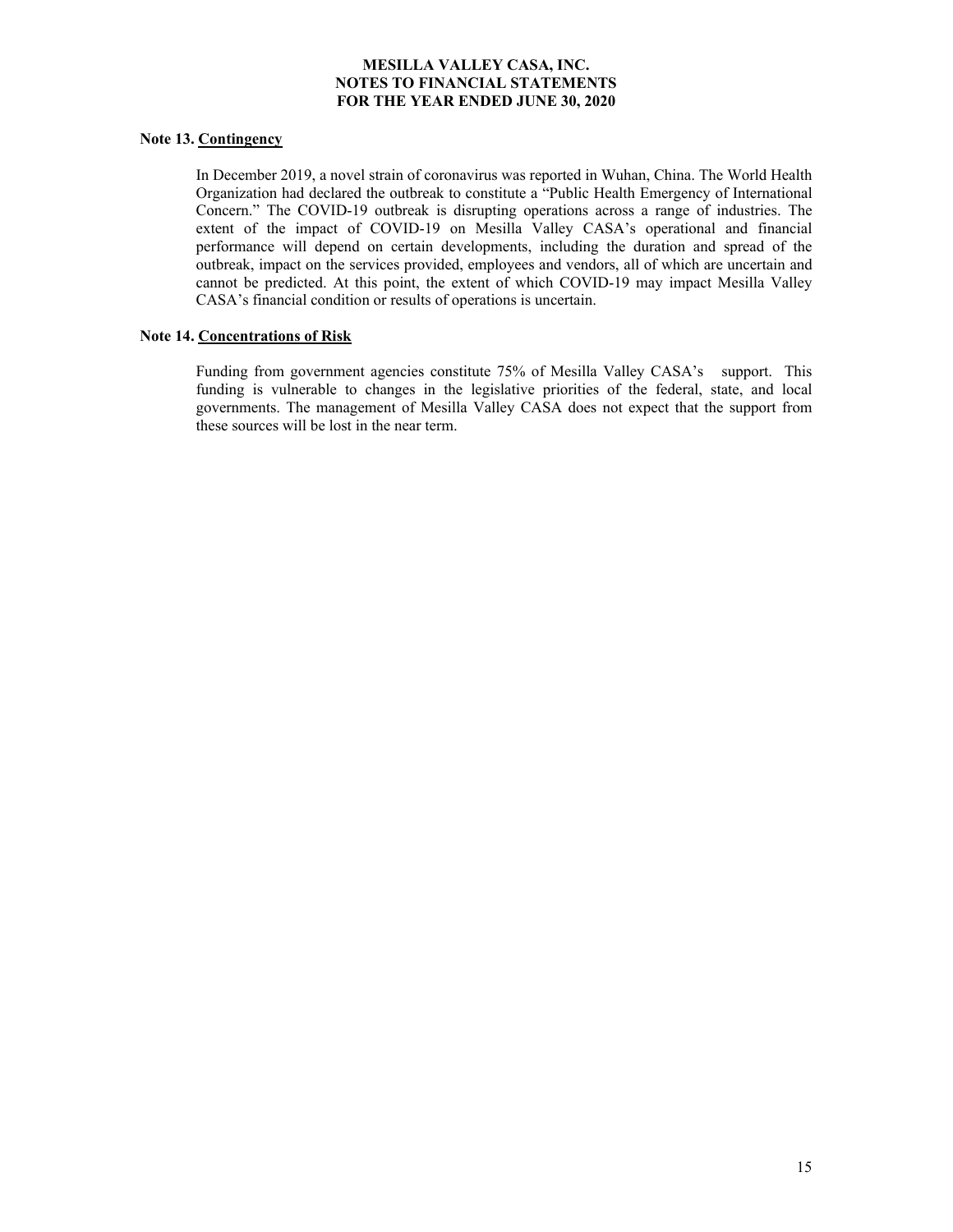

## **Report on Internal Control Over Financial Reporting and On Compliance and Other Matters Based on an Audit of Financial Statements Performed in Accordance With** *Government Auditing Standards*

To the Board of Directors Mesilla Valley CASA, Inc. Las Cruces, New Mexico

#### **INDEPENDENT AUDITOR'S REPORT**

We have audited, in accordance with the auditing standards generally accepted in the United States of America and the standards applicable to financial audits contained in Government Auditing Standards issued by the Comptroller General of the United States, the financial statements of Mesilla Valley CASA, Inc., as of and for the year ended June 30, 2020, and the related notes to the financial statements, and have issued our report thereon dated May 4, 2021.

## **Internal Control Over Financial Reporting**

In planning and performing our audit of the financial statements, we considered Mesilla Valley CASA's internal control over financial reporting as a basis for designing the audit procedures that are appropriate in the circumstances for the purpose of expressing our opinion on the financial statements, but not for the purpose of expressing an opinion on the effectiveness of Mesilla Valley CASA's internal control. Accordingly, we do not express an opinion on the effectiveness of Mesilla Valley CASA's internal control.

A *deficiency in internal control* exists when the design or operation of a control does not allow management or employees, in the normal course of performing their assigned functions, to prevent or detect and correct misstatements on a timely basis. A *material weakness* is a deficiency, or combination of deficiencies, in internal control, such that there is a reasonable possibility that a material misstatement of the entity's financial statements will not be prevented or detected and corrected on a timely basis. A *significant deficiency* is a deficiency, or a combination of deficiencies, in internal control that is less severe than a material weakness, yet important enough to merit attention by those charged with governance.

Our consideration of internal control was for the limited purpose described in the first paragraph of this section and was not designed to identify all deficiencies in internal control that might be material weaknesses or significant deficiencies. Given these limitations, during our audit we did not identify any deficiencies in internal control that we consider to be material weaknesses. However, material weaknesses may exist that have not been identified.

#### **Compliance and Other Matters**

As part of obtaining reasonable assurance about whether Mesilla Valley CASA's financial statements are free from material misstatement, we performed tests of its compliance with certain provisions of laws, regulations, contracts, and grant agreements, noncompliance with which could have a direct and material effect on the determination of financial statement amounts. However, providing an opinion on compliance with those provisions was not an objective of our audit, and accordingly, we do not express such an opinion. The results of our tests disclosed no instances of noncompliance or other matters that are required to be reported under *Government Auditing Standards.*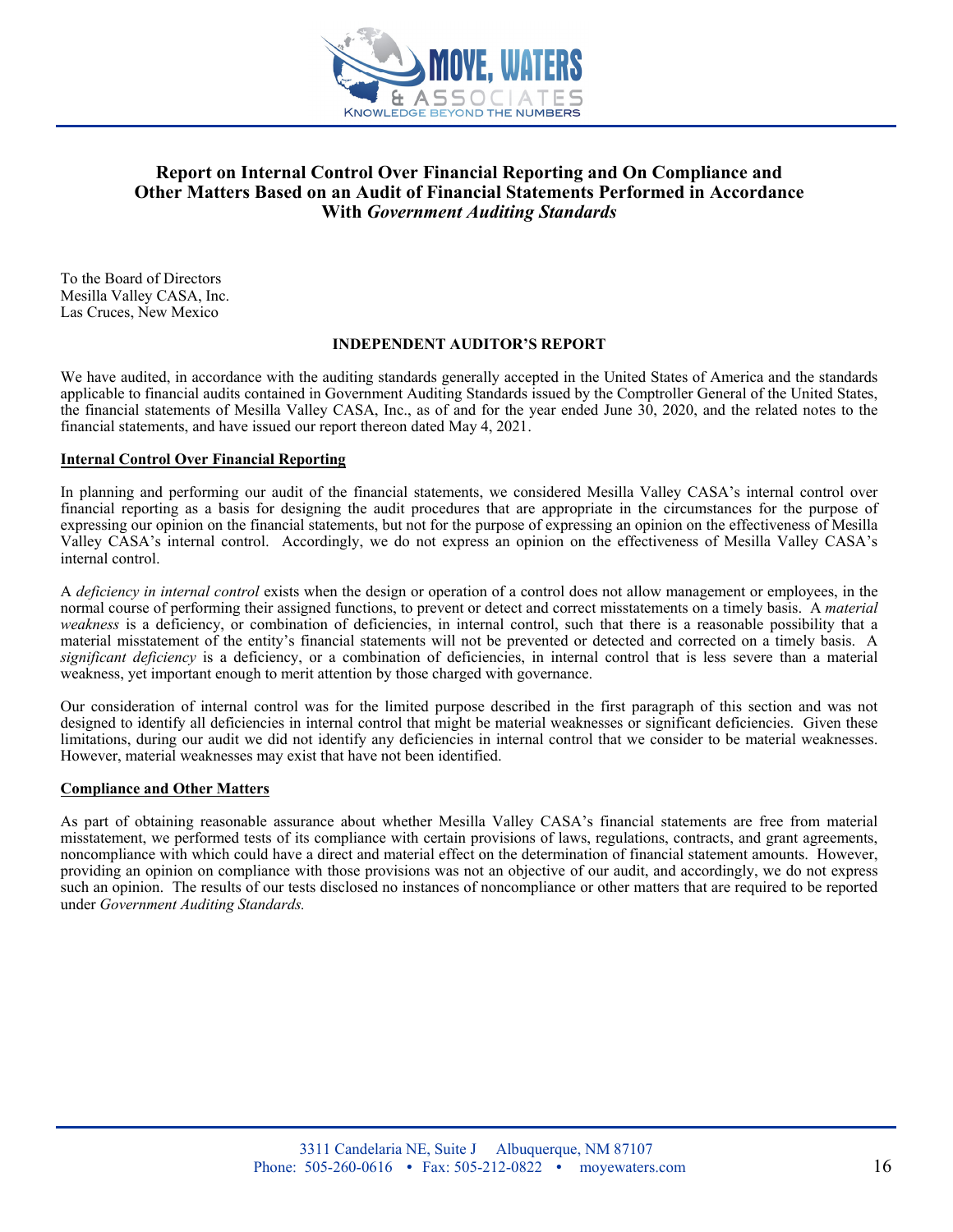# **Report on Internal Control Over Financial Reporting and On Compliance and Other Matters Based on an Audit of Financial Statements Performed in Accordance With** *Government Auditing Standards***-continued**

## **Purpose of this Report**

The purpose of this report is solely to describe the scope of our testing of internal control and compliance and the results of that testing, and not to provide an opinion on the effectiveness of the entity's internal control or on compliance. This report is an integral part of an audit performed in accordance with *Government Auditing Standards* in considering the entity's internal control and compliance. Accordingly, this communication is not suitable for any other purpose.

Olle D. Wat-

Ollie D. Waters, CPA, CMA Moye, Waters and Associates, LLC Albuquerque, NM May 4, 2021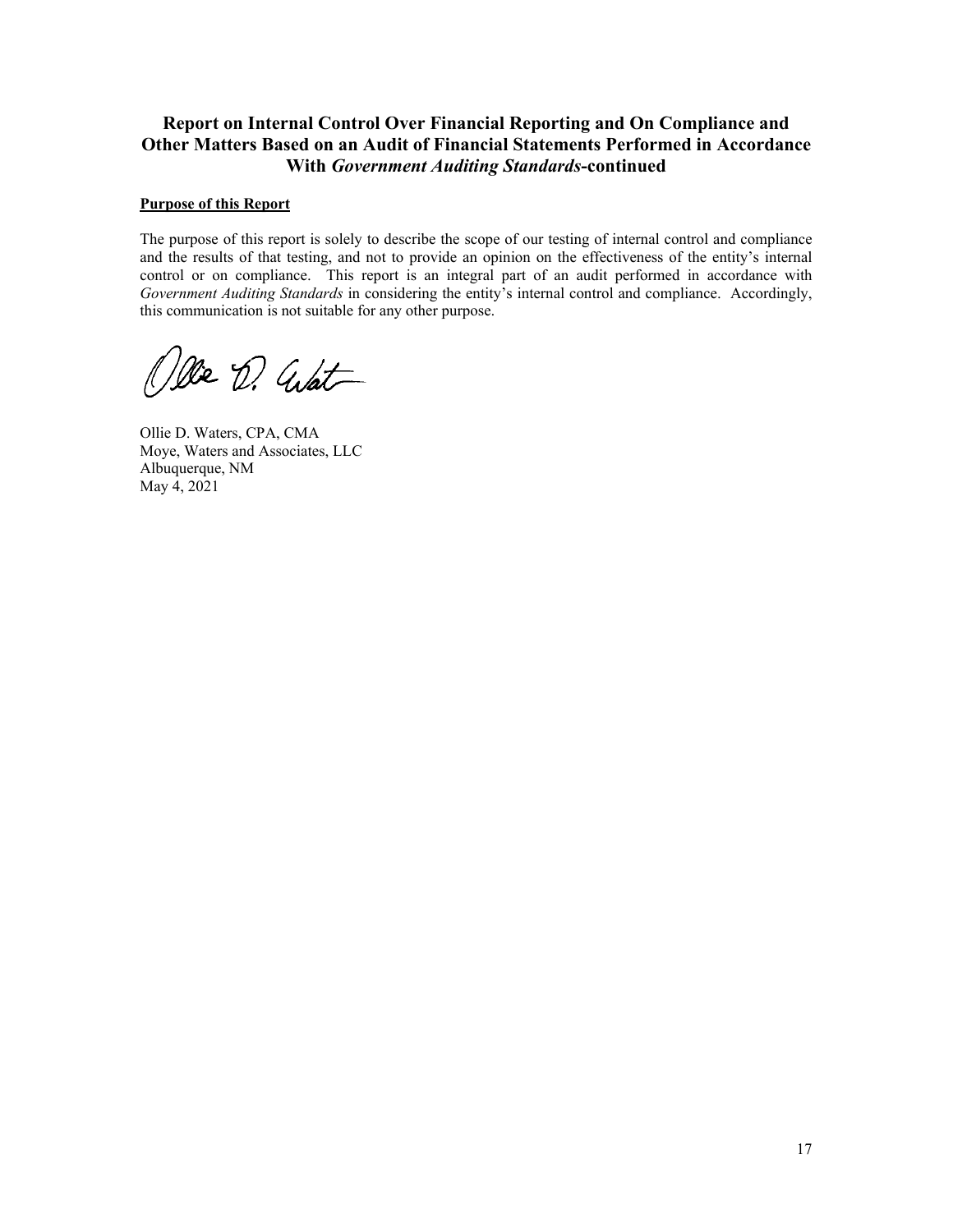## **MESILLA VALLEY CASA, INC. SCHEDULE OF FINDINGS AND RESPONSES FOR THE YEAR ENDED JUNE 30, 2020**

## **SECTION I - SUMMARY OF AUDITORS' RESULTS**

| <b>Financial Statements:</b>                         |                |
|------------------------------------------------------|----------------|
| 1. Type of auditors' report issued                   | Unmodified     |
|                                                      |                |
| Internal control over financial reporting:           |                |
| 1. Material Weaknesses identified?                   | N <sub>0</sub> |
| 2. Significant Deficiencies identified that are not  | None Reported  |
| considered to be Material Weaknesses?                |                |
| 3. Noncompliance material to financial statements    | N <sub>0</sub> |
| noted?                                               |                |
| Federal Awards:                                      |                |
| Internal control over major programs:                |                |
| 1. Material Weaknesses identified?                   | N/A            |
| 2. Significant Deficiencies identified that are not  | N/A            |
| considered to be Material Weaknesses?                |                |
|                                                      |                |
| Type of auditor's report issued on compliance        | N/A            |
| for major programs                                   |                |
|                                                      |                |
| Any audit findings disclosed that are required to be | N/A            |
| reported in accordance with 2 CFR 200.516 (a)?       |                |
|                                                      |                |
| Identification of major programs:                    |                |
|                                                      |                |

| CFDA Number                                                                | Name of Federal Program or Cluster |
|----------------------------------------------------------------------------|------------------------------------|
| N/A                                                                        | N/A                                |
| Dollar threshold used to distinguish between<br>Type A and Type B programs | N/A                                |
| Auditee qualified as low risk                                              | N/A                                |

## **SECTION II –FINANCIAL STATEMENT FINDINGS**

## **PRIOR YEAR FINDINGS:**

No matters were noted

## **CURRENT YEAR FINDINGS:**

No matters were noted

## **SECTION III – FEDERAL AWARDS FINDINGS**

**N/A**